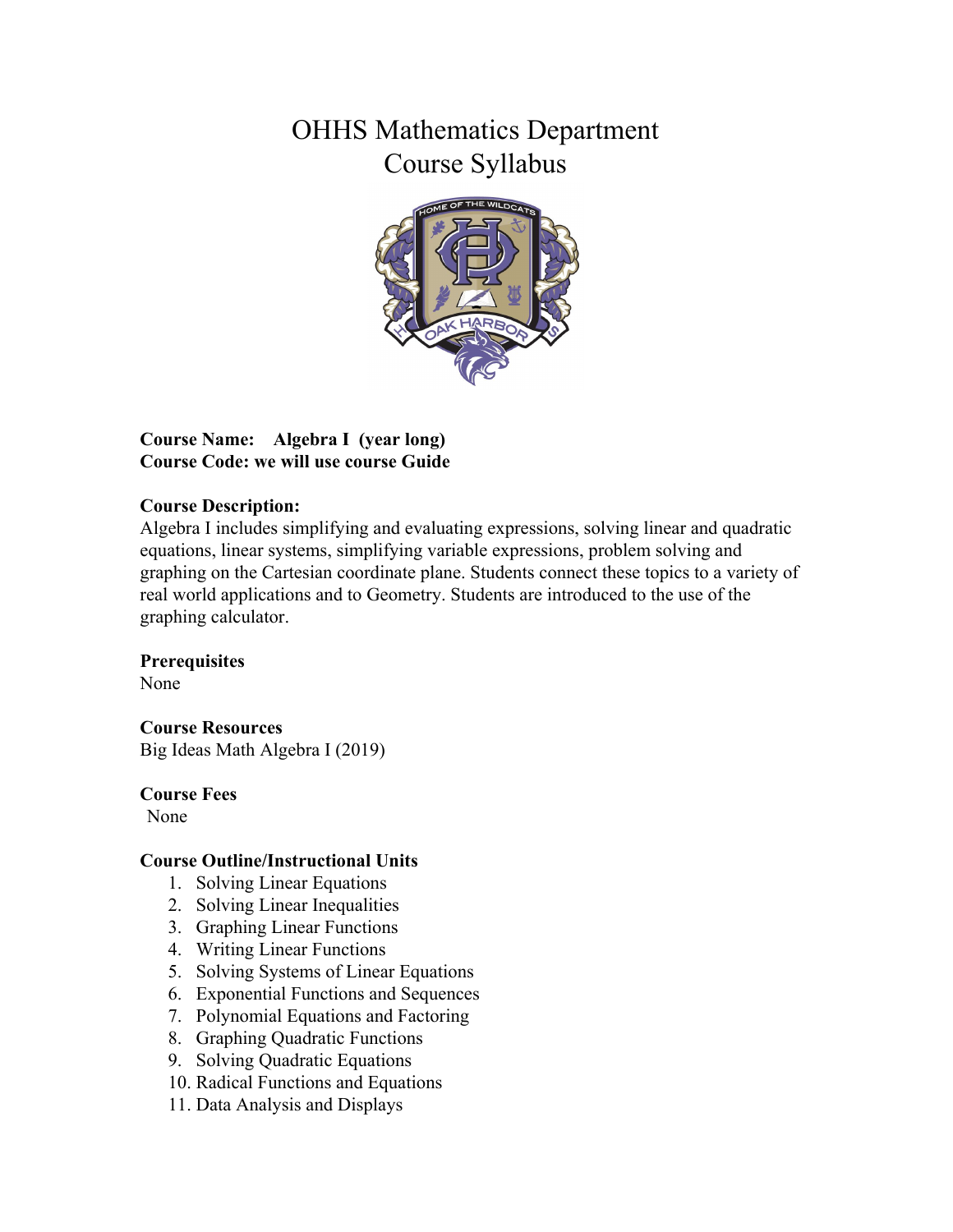#### **Major Assessments**

Major Assessments will include some mid-chapter quizzes and end of unit exams for each unit of study. Additionally, students will be given End of Trimester exams over topics from the entire trimester.

#### **Extra Help**

Teachers will provide information regarding tutoring in classroom procedures. Students are encouraged to take advantage of tutoring opportunities and assistance will be offered in class.

#### **RE-DO POLICY:**

OHHS is an effort based school where we believe all students can learn. We also know that students learn at different rates. Thus, we are implementing a re-do policy that recognizes the needs of individual learners.

- $\bullet$  100% Re-do
	- o Assessments (with exception of the Final Trimester exam)
	- o Homework/classwork is seen as work advancing a student towards mastery and is used as a *formative* assessment and is graded *primarily* for completion and growth. Individual plans may be made for students regarding with length of assignments. Assignments may be turned in for full credit during the current unit of study.
- Assessments: Teachers will
	- o Allow students to complete brief supportive assignments/practice (or study guide) to assist them in attaining mastery in either the complete assessment or areas of an assessment on which they were deficient to be completed either after school, outside of school or in the classroom depending upon availability time of the student and teacher
	- o Once the student has been given the opportunity to work on skills needed for mastery; students will be given the opportunity to retake parts or the entirety of the assessment for full credit with a general two week timeline to complete once the original assessment is scored. Dates of availability to obtain this opportunity will be provided by the teacher(flexibility will be provided to meet student and teacher schedules). Students who miss these opportunities waive their rights to redo the exam.
	- o Once the deadline has passed students will be given the higher of the two grades on the Assessment or Redo for up to 100% (this could include a 0% on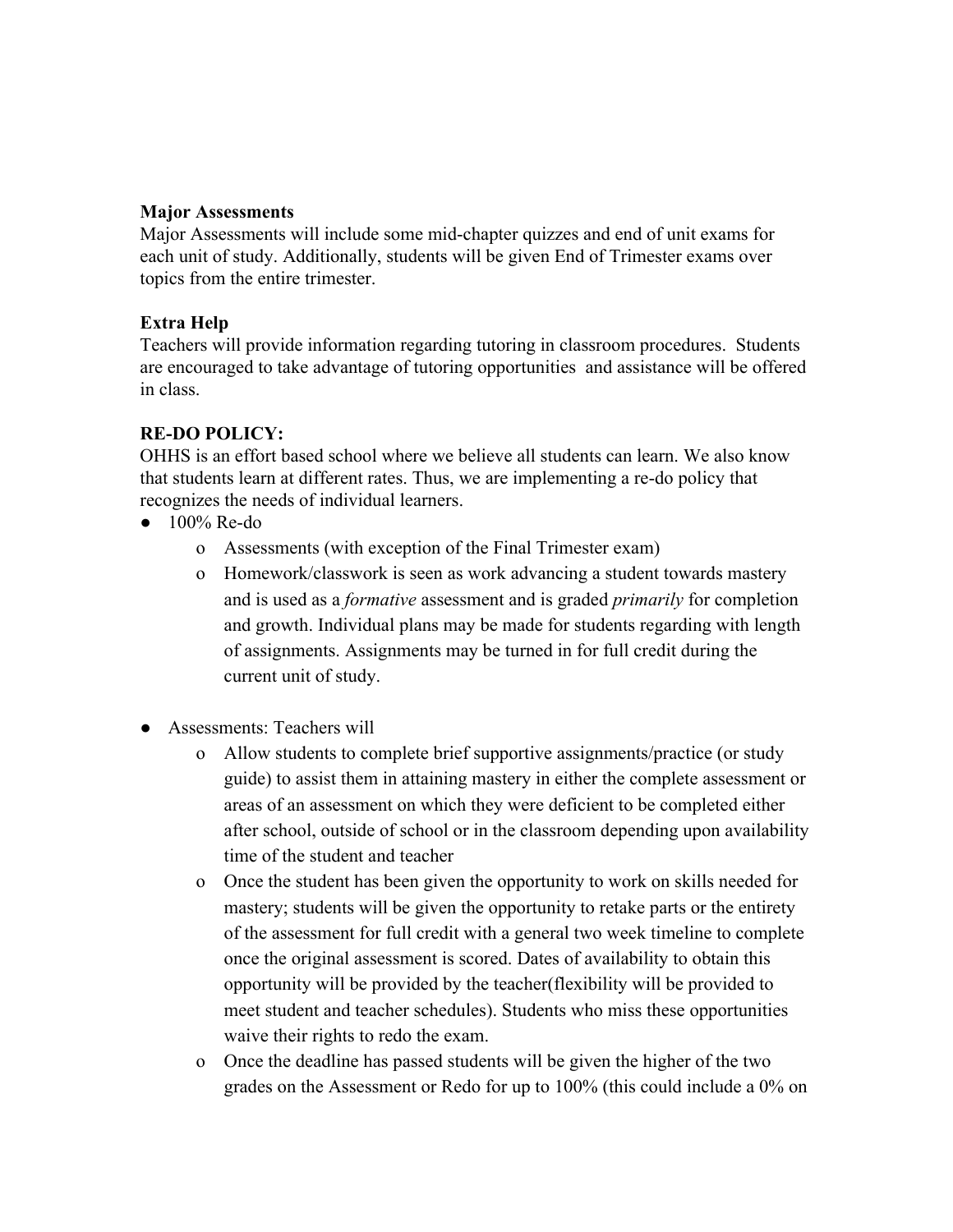the assessment). Extenuating circumstances such as illness can allow the teacher to extend the deadline.

## **Weighted Categories**

| Category               | <b>Percentage of Overall Grade</b> |
|------------------------|------------------------------------|
| Classwork/Homework     | 10%                                |
| Assessments            | 75%                                |
| <b>Trimester Final</b> | 15%                                |

### **Grading Scale:**

| <b>Regular Scale</b> |                  |
|----------------------|------------------|
| <b>Letter Grade</b>  | Percentage       |
| $\mathbf{A}$         | 93% and Above    |
| $A -$                | 90%-92.99%       |
| $B+$                 | 87%-89.99%       |
| B                    | 83%-86.99%       |
| $B-$                 | 80-82.99%        |
| $C+$                 | 77%-79.99%       |
| $\mathbf C$          | 73-76.99%        |
| $C-$                 | 70-72.99%        |
| $D+$                 | 67%-69.99%       |
| D                    | 60%-66.99%       |
| $\mathbf{F}$         | 59.99% and Below |

**OHHS PLAGIARISM POLICY:**